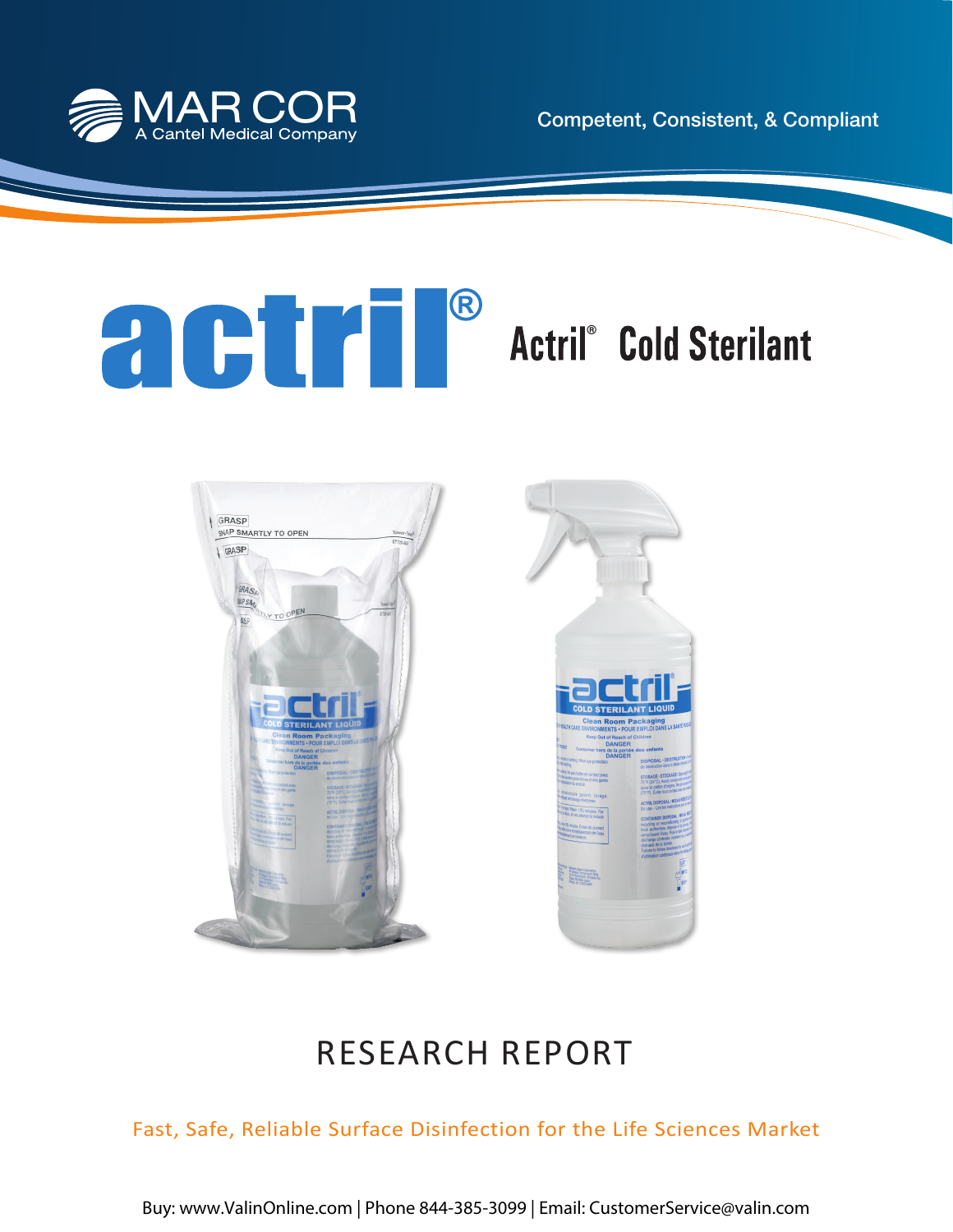# TECHNICAL NOTES and RESEARCH DATA REPORT

# Actril Cold Sterilant

# Fast, Safe, Reliable Surface Disinfection for the Life Sciences Market

# TABLE OF CONTENTS

| -10 |  |
|-----|--|
| 10  |  |
|     |  |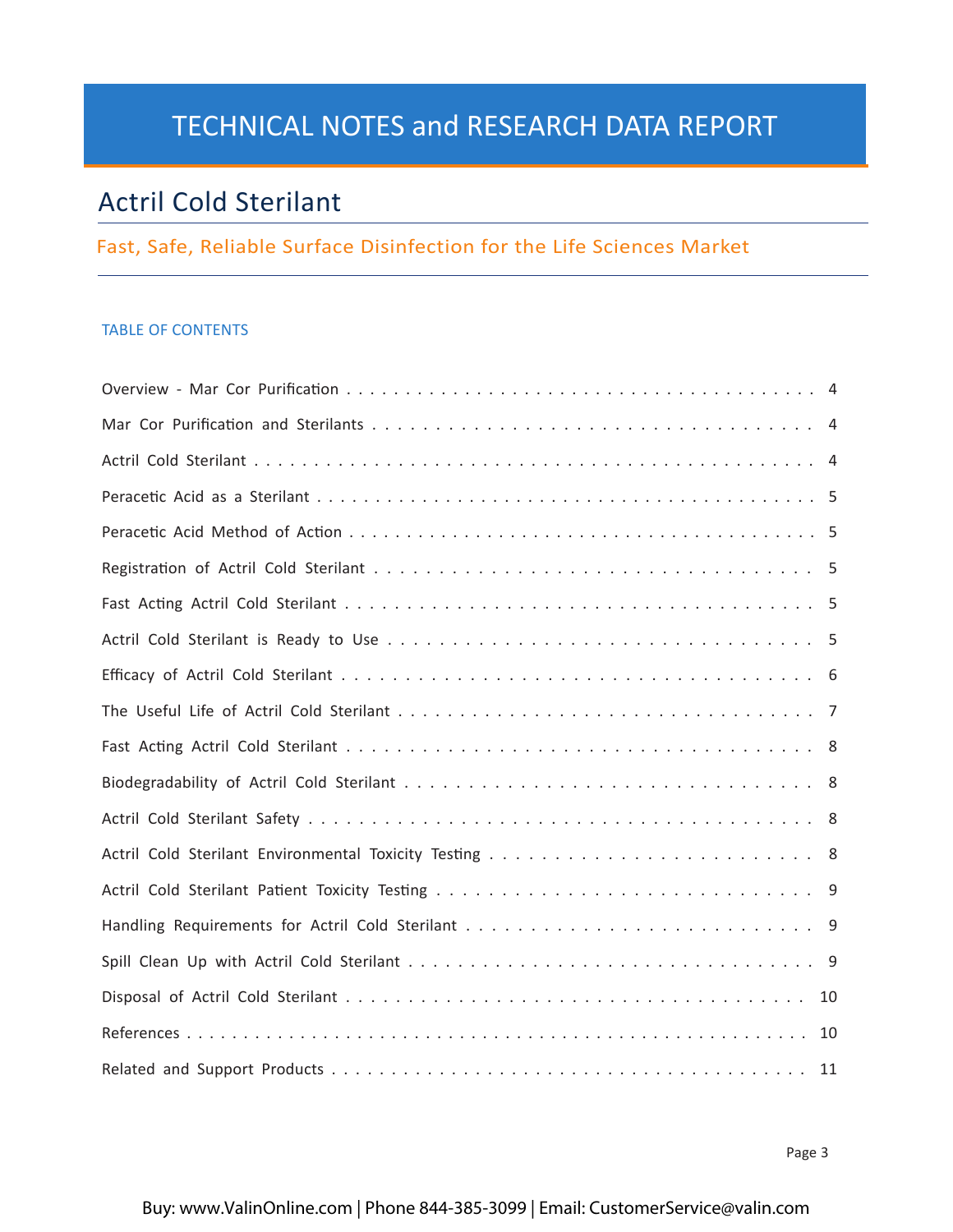#### Overview - Mar Cor Purification

Mar Cor Purification is the marketer of Medivators's peracetic acid-based disinfectant products to industrial and non-dialysis medical markets. Mar Cor Purification distributes Minncare® Cold Sterilant and Actril® Cold Sterilant through industrial distribution, OEM's and directly to end users. Mar Cor Purification has offices in 27 cities in the U.S. and Canada plus sales and distribution offices in the Netherlands and Singapore. Mar Cor Purification's manufacturing facilities are located in Minneapolis, MN and Burlington, Ontario.

Both Mar Cor Purification and Medivators are part of Cantel Medical Corp. Cantel Medical Corp. is a leading provider of infection prevention and control products in the health care market. Their products include specialized medical device reprocessing systems for renal dialysis and endoscopy, dialysate concentrates and other dialysis supplies, disposable infection control products primarily for the dental industry, endoscopy and surgical products, water purification equipment, sterilants, disinfectants and cleaners, hollow fiber membrane filtration and separation products for medical and non-medical applications, and specialty packaging for infectious and biological specimens. Cantel Medical Corp., through it's subsidiaries, also sells scientific instrumentation products, provides technical maintenance for its products and offers compliance training services for the transport of infectious and biological specimens.

### Mar Cor Purification and Sterilants

ACTRIL and MINNCARE are two of the oldest and most trusted sterilants. Actril Cold Sterilant, introduced in 1987, replaced formaldehyde and glutaraldehyde with a stabilized mixture of peracetic acid, hydrogen peroxide and acetic acid for powerful disinfection of medical devices without harmful aldehyde by-products. Beyond medical device reprocessing, these sterilant technologies have found numerous applications in other clinical and industrial settings.

Bacteria control is an important concern in laboratories and manufacturing environments that maintain high-purity water systems. Minncare Cold Sterilant has been cleaning and sanitizing reverse osmosis membranes and water distribution systems since 1989. Backed by years of extensive research and proven performance, peracetic acid-based sterilants and disinfectants are completely formaldehyde-free and glutaraldehyde-free to safeguard users, health care personnel and the environment.

#### Actril Cold Sterilant

What is Actril Cold Sterilant?

Actril Cold Sterilant is a stabilized mixture of peracetic acid, hydrogen peroxide and acetic acid. Because it is formaldehyde-free and gluteralehyde-free, Actril Cold Sterilant allows you to practice proven, effective, state-of-the-art disinfection while safeguarding your workers.

Who is Mar Cor Purification?

Environmentally safe sterilants and disinfectants.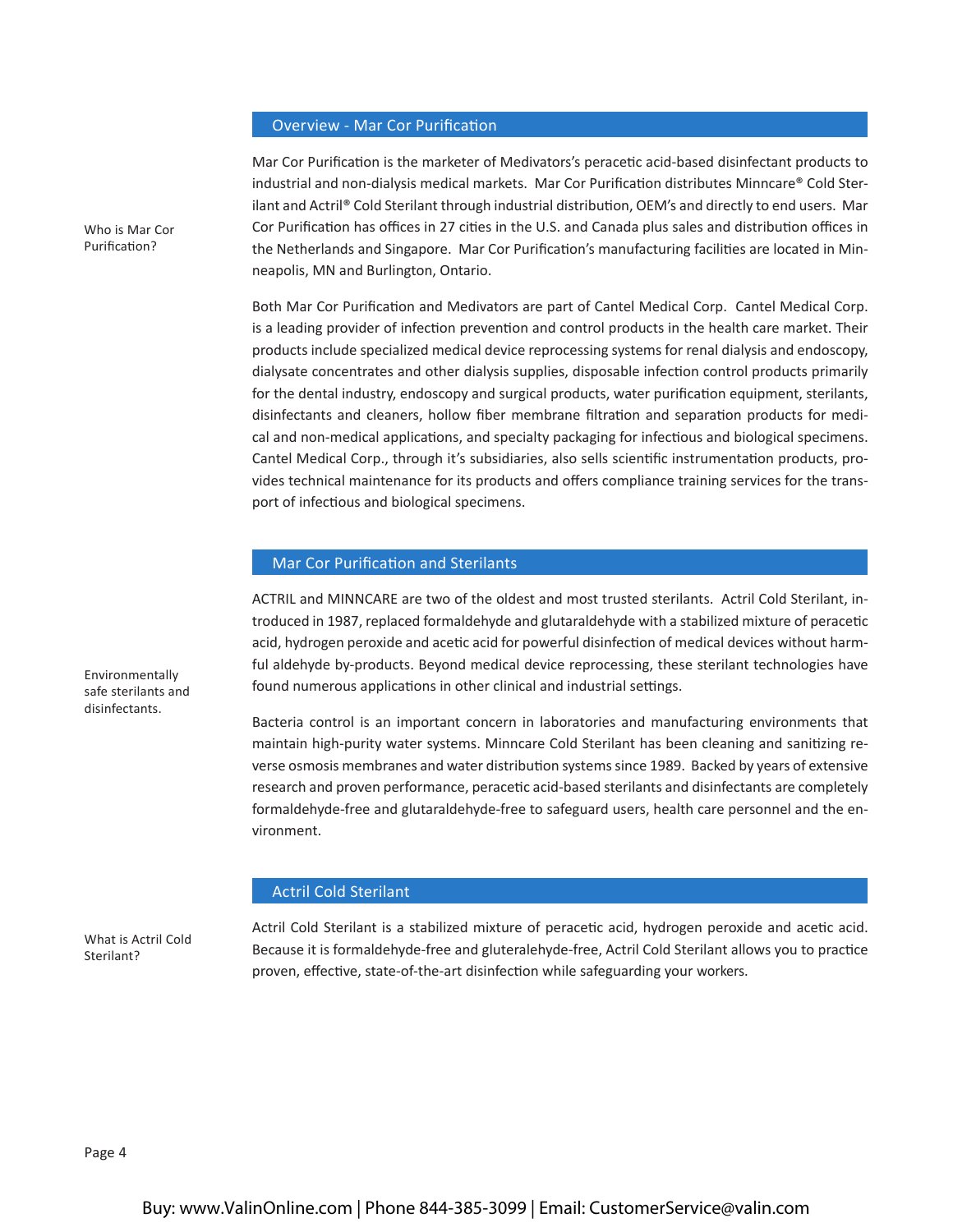#### Peracetic Acid as a Sterilant

Beyond medical device reprocessing, peracetic acid has been accepted worldwide in the pharmaceutical, food processing and beverage industries. Its powerful antimicrobial action at low temperatures and absence of toxic by-products make peracetic acid appropriate for applications in pharmaceutical, biotech, meat and poultry processing plants, canneries, dairies, breweries, wineries, soft drink plants and agriculture. Peracetic acid is also ideal for clean-in-place (CIP) systems, and is used as a terminal disinfectant or sterilant for stainless steel and glass tanks, piping, tank trucks and railroad tankers.<sup>1</sup>

#### Peracetic Acid Method of Action

Peracetic acid reacts with sulfhydryl and sulfur-sulfur bonds in proteins as well as carbon-carbon double bonds as found in many lipids. $2$  As a result, the peracetic acid can deactivate critical enzymes and disrupt cell membranes by oxidizing membrane components.

#### Registration of Actril Cold Sterilant

Actril Cold Sterilant can be sold in the United States (EPA Reg. No. 52252-7), the European Union, as well as several Central and South American countries. Actril Cold Sterilant carries the CE mark.

### Fast Acting Actril Cold Sterilant

Actril Cold Sterilant is fast, effective and does not require heating.

| Efficacy Claim                 | Exposure Time | % Kill |
|--------------------------------|---------------|--------|
| Sterilization* @ 20°C (68°F)   | 5.5 hours     | 100%   |
| High Level Disinfection*       | 10 minutes    | 100%   |
| (Tuberculocidal) @ 20°C (68°F) |               |        |

\*Sterilization is defined as the destruction of all living organisms and is verified by the germicide's ability to destroy bacterial endospores. The exposure time for high-level disinfection is established by determining the time required for the germicide to destroy high numbers of mycobacteria.

# Actril Cold Sterilant is Ready to Use

Actril Cold Sterilant is convenient, ready to use and requires no mixing, activation or dilution.

Worldwide acceptance.

Certifications.

How quick is Actril Cold Sterilant?

Convenient Ready-touse formula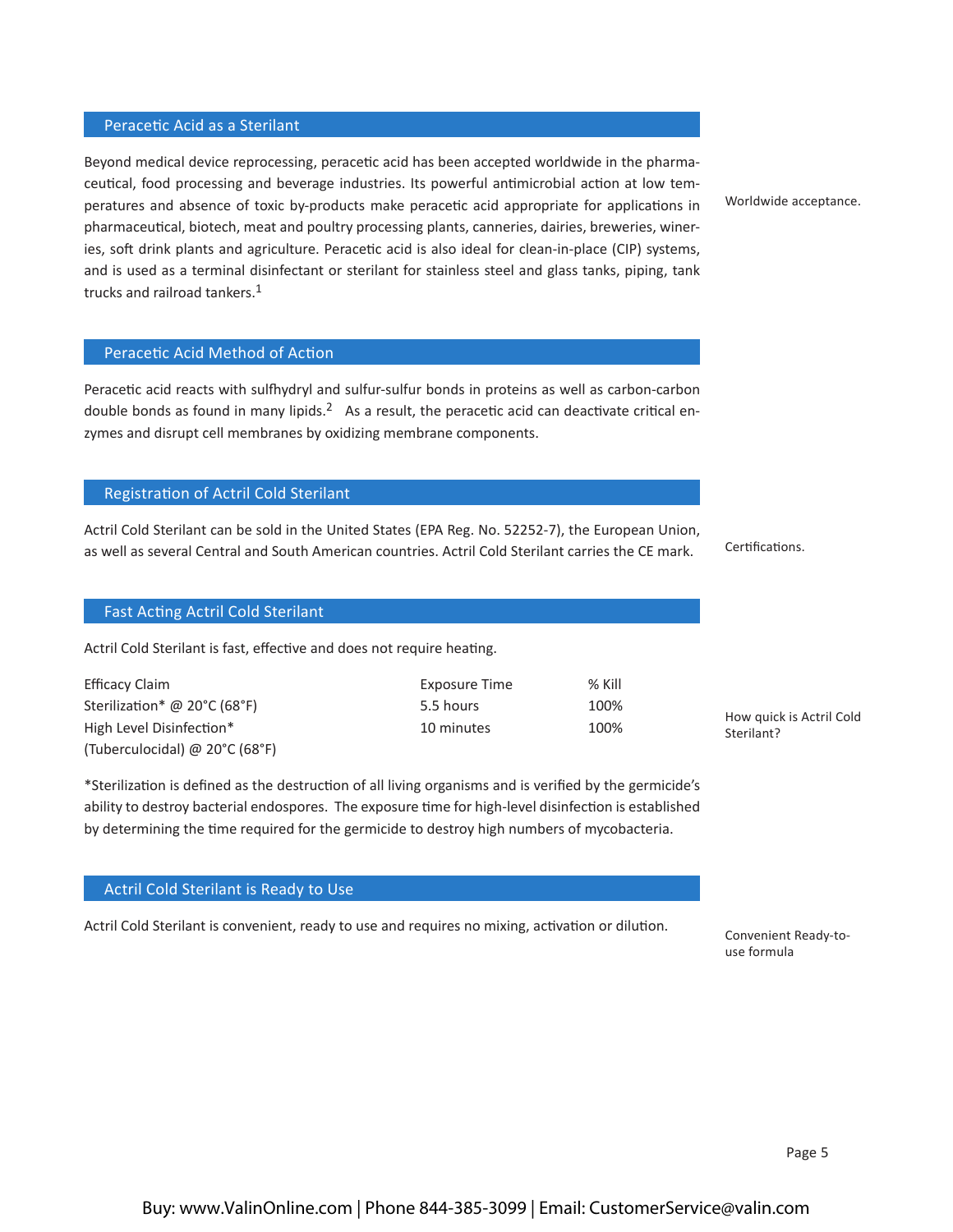## Efficacy of Actril Cold Sterilant

Testing demonstrates that as a full strength sterilant, Actril Cold Sterilant completely destroys all microorganisms, including: viruses, bacteria, spores and fungi. It is effective against Pseudomonas aeruginosa, Bacillus subtilis, nontuberculosis mycobacteria (NTM), hepatitis B virus and HIV (the virus associated with AIDS). When subjected to the testing accepted by the American Organization of Analytical Chemists (AOAC), the EPA, and the FDA, Actril Cold Sterilant has proven to be an effective sterilant.

| Type                     | Organism                                                                   | <b>Contact Time</b><br>Tested at 68 <sup>o</sup> F (20 <sup>o</sup> C) | <b>Test Results</b>                                                           |
|--------------------------|----------------------------------------------------------------------------|------------------------------------------------------------------------|-------------------------------------------------------------------------------|
| Spores                   | Bacillus subtilis<br>Clostridium sporogenes                                | 5.5 hours                                                              | 100% kill of ≥ 104<br>endospores                                              |
| Mycobacteria             | Mycobacterium bovis                                                        | 10 minutes                                                             | 100% kill of ≥ 106<br>microorganisms                                          |
| Vegetative<br>Organisms  | Pseudomonas aeruginosa<br>Salmonella choleraesuis<br>Staphylococcus aureus | 10 minutes<br>Diluted 1:10                                             | 100% kill of ≥ 104 bacteria                                                   |
| Fungi                    | Trichophyton mentagrophytes                                                | 10 minutes                                                             | 100% kill of $\geq$ 105 spores                                                |
| Non-lipid small<br>virus | Polio virus Type 2                                                         | 15 minutes                                                             | 100% kill of ≥ 105 viruses                                                    |
| Lipid medium<br>virus    | Herpes simplex Type 1,2, HIV (AIDS<br>virus)                               | 3 minuted<br>Herpes - Diluted 1:10<br>HIV - Diluted to MEC             | 100% kill of Herpes ≥ 103.2<br>viruses<br>100% kill of HIV $\geq$ 104 viruses |
| Hepatitis B and C        | No approved method to test for<br>hepatitis B&C exists.*                   | N/A                                                                    | N/A                                                                           |

Efficacy of Actril Cold Sterilant?

\* A direct test is unavailable, however they are generally considered easier to kill than Polo viruses.

#### Actril Cold Sterilant and Surface Challenge Test (USP <1072>)

This testing focused on testing two surfaces, Stainless Steel 316 and Polycarbonate (Lexan) against five microorganisms commonly found in cleanrooms: Pseudomonas aeruginosa, Aspergillus niger, Mycobacterium terraae, Bacillus subtilis and Polio virus Type 1 Strain Chat.

This testing was done according to the USP <1072> Guideline for the Surface Challenge Test. All of these organisms are listed in this document as Clinically Important.

| Test Results - Table 1: Average Log Reduction |          |                                |                             |                                |                          |              |
|-----------------------------------------------|----------|--------------------------------|-----------------------------|--------------------------------|--------------------------|--------------|
|                                               |          | <b>Psuedomas</b><br>aeruginosa | <b>Aspergillus</b><br>niger | <b>Mycobacterium</b><br>terrae | <b>Bacillus subtilis</b> | Polio virus* |
| Lexan                                         | 3 min    | 5.0                            | 4.2                         | 4.4                            |                          | 2.6          |
| Carrier                                       | 5 min    | 5.0                            | 4.6                         | 4.0                            | 3.5                      | 3.8          |
|                                               | $10$ min | 5.0                            | 4.7                         | 4.4                            | 3.5                      | 4.5          |
| <b>Stainless</b><br><b>Steel Carrier</b>      | 3 min    | 4.2                            | 2.85                        | 4.4                            | U                        | 3.9          |
|                                               | 5 min    | 4.2                            | 4.8                         | 5.0                            | 3.6                      | 3.9          |
|                                               | $10$ min | 4.2                            | 4.7                         | 5.0                            | 3.6                      | 4.1          |

*\*For possible cycotoxicity of materials, see final report A07017: To reduce cytotoxicity, the culture went through a Sephadex*  Gel Filtration. ATS still experienced a cytotoxic effect with stainless steel and lexan; since this phenomenon will be seen in *cleanroom facilities, it was included in the log reduction numbers. The log reductions taken from ATS Lab report report A07017 come from initial population counts.*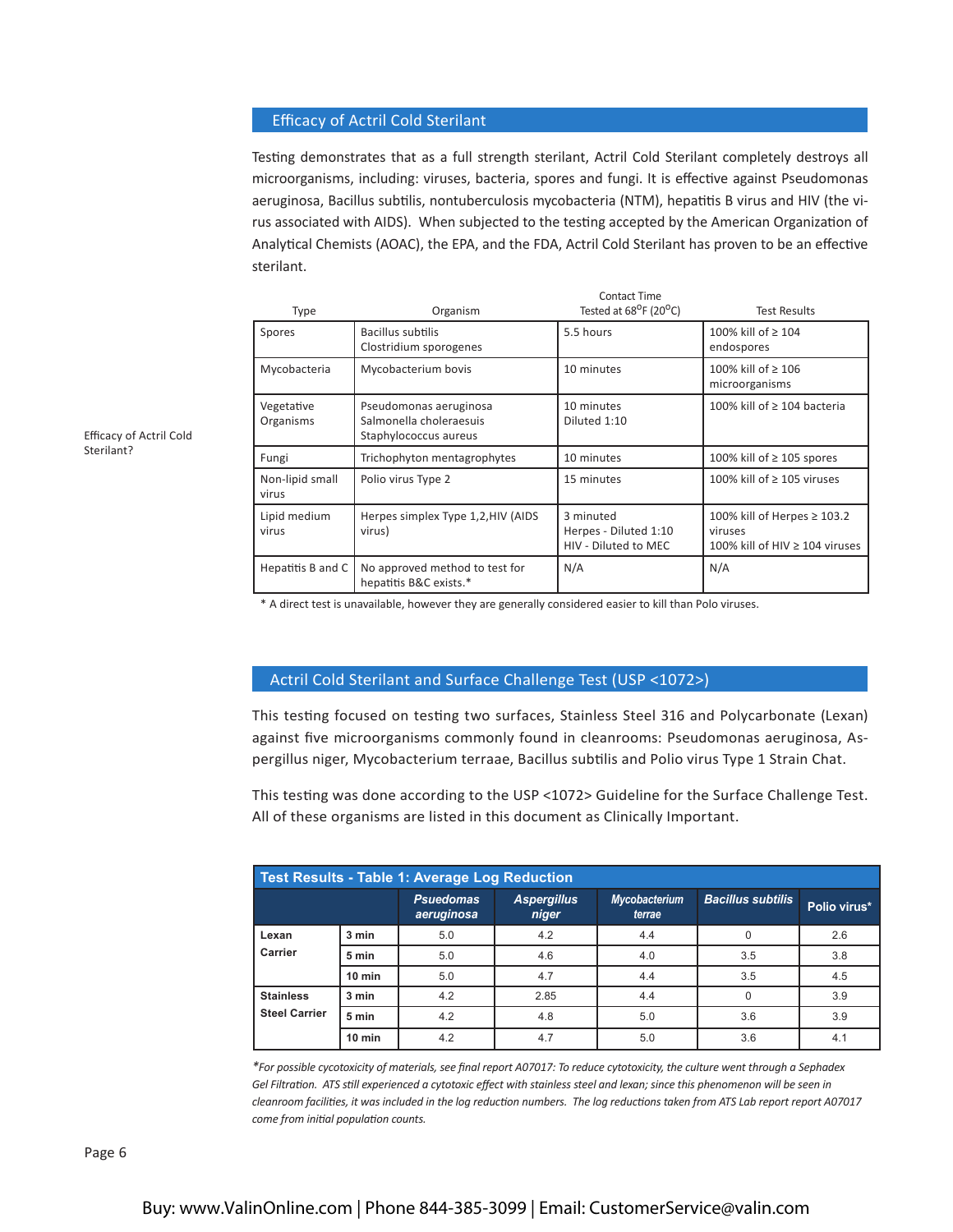## The Useful Life of Actril Cold Sterilant

Actril has a shelf life of one year. The expiration date of Actril Cold Sterilant is printed on the front panel of the bottle label. Even upon opening the bottle, Actril Cold Sterilant will maintain its germicidal activity if not used and if re-sealed. This is because it does not require an activator like glutaraldehyde, which decays after activation and must be discarded.

How long does Actril Cold Sterilant last?

# Actril Cold Sterilant Material Compatibility

Actril Cold Sterilant has been tested and shown to be compatible with material coupons and medical devices made from the materials shown below:

Metals **Elastomers** Plastics **Plastics Plastics Elastomers** Aluminum Alloy (6061) Perfluoroalkoxy (PFA)

Stainless Steel (316) Polypropylene Silicone rubber Acrylonitrile-butadienestyrene (ABS) Polyethylene Polyvinylchloride (PVC) Polycarbonate Tygon

Actril is compatible with most common surfaces.

Do not use Actril Cold Sterilant with brass or copper.

Other materials not listed should be tested for compatibility prior to use.

## Biodegradability of Actril Cold Sterilant

The stabilized mixture of peracetic acid, hydrogen peroxide and acetic acid leaves no toxic residues. After reacting with organic material, Actril Cold Sterilant decomposes into oxygen and acetic acid. In addition, it is biodegradable in waste water.

## Actril Cold Sterilant Safety

Actril Cold Sterilant has been extensively tested both for potential toxicological effects to the user (environmental toxicity) and to the patient (patient toxicity). Completely aldehyde free, Actril Cold Sterilant enhances worker safety and protects the environment.

Actril is safe to use.

Is Actril Cold Sterilant biodegradable?

Actril Cold Sterilant Environmental Toxicity Testing

| <b>TEST</b>                | <b>RESULTS</b>             |
|----------------------------|----------------------------|
| Acute inhalation toxicity  | No toxic symptoms observed |
| Primary dermal irritation  | Non-irritant to skin       |
| Subchronic dermal toxicity | Not dermally toxic         |
| Dermal sensitization test  | Not a dermal sensitizer    |
| Skin corrosion test        | Not corrosive to skin      |
| Primary eye irritation     | Corrosive to ocular tissue |
| Acute oral toxicity        | $LD_{50} = 50 g/kg$        |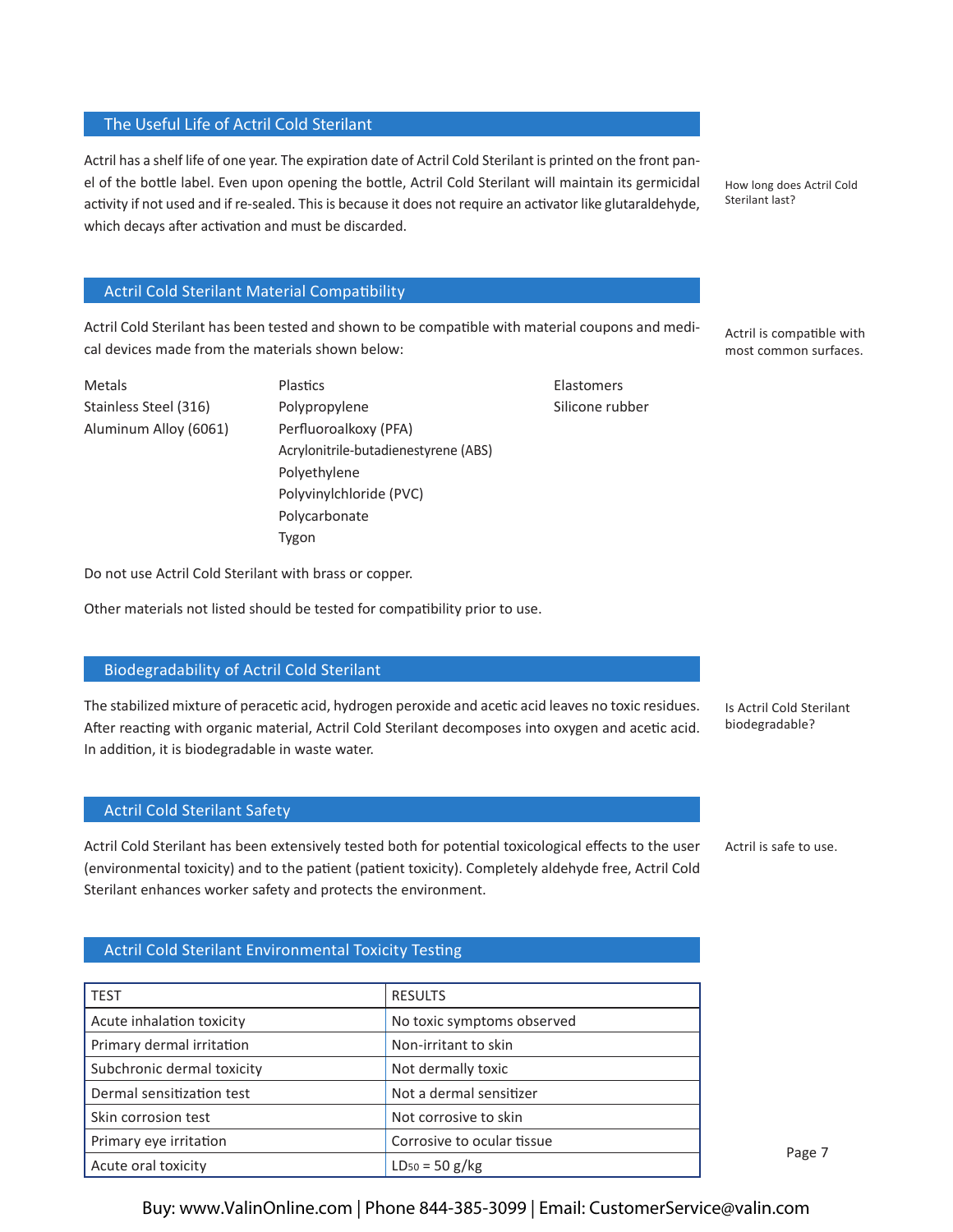## Actril Cold Sterilant Environmental Toxicity Testing

| <b>TEST</b>                | <b>RESULTS</b>             |
|----------------------------|----------------------------|
| Acute inhalation toxicity  | No toxic symptoms observed |
| Primary dermal irritation  | Non-irritant to skin       |
| Subchronic dermal toxicity | Not dermally toxic         |
| Dermal sensitization test  | Not a dermal sensitizer    |
| Skin corrosion test        | Not corrosive to skin      |
| Primary eye irritation     | Corrosive to ocular tissue |
| Acute oral toxicity        | $LD_{50} = 50 g/kg$        |

#### Actril Cold Sterilant Patient Toxicity Testing

| I TEST                          | ' RESULTS                               |
|---------------------------------|-----------------------------------------|
| Cytotoxicity MEM agrose overlay | Non-cytotoxic at 1:1000 dilution        |
| Hemolysis "in vitro" test       | Non-hemolytic at 500 ppm peracetic acid |

#### Handling Requirements for Actril Cold Sterilant

Users are likely to detect the odor of vinegar when using Actril Cold Sterilant. The main active ingredient in Actril Cold Sterilant is peracetic acid, which forms through a chemical reaction between acetic acid and hydrogen peroxide. Excess acetic acid is present in Actril Cold Sterilant to ensure that adequate amounts of peracetic acid are produced. Acetic acid is the main component in vinegar.

In a safe working environment under normal use conditions, special ventilation is not required. Independent testing indicates that under normal use conditions, levels for hydrogen peroxide and acetic acid, two of the main Actril components, are well below established permissible exposure limits (PEL). There is no Occupational Safety and Health Administration (OSHA) PEL for peracetic acid, the main active ingredient in Actril Cold Sterilant. When working with any liquid chemical germicide, a safe working environment that minimizes spills and undue exposure is always recommended as standard practice.

Although environmental toxicity testing indicates that Actril Cold Sterilant is a user-friendly product, it is still a liquid chemical and should be handled as stated in the Actril Directions for Use. Eye protection should always be worn since Actril Cold Sterilant is corrosive and can cause eye damage. In case of contact with eyes, flush with large amounts of water for at least fifteen (15) minutes and get prompt medical attention.

Even though Actril Cold Sterilant is not a skin irritant, skin sensitizer, nor a skin corrosive; rubber gloves should be worn at all times. For a chemical emergency, spill, leak, fire, exposure or accident; call Chemtrec, Inc., day or night, at 1-800-424-9300. Outside the continental U.S., call 1-703-527- 3887.

What are Actril Cold Sterilant's handling requirements?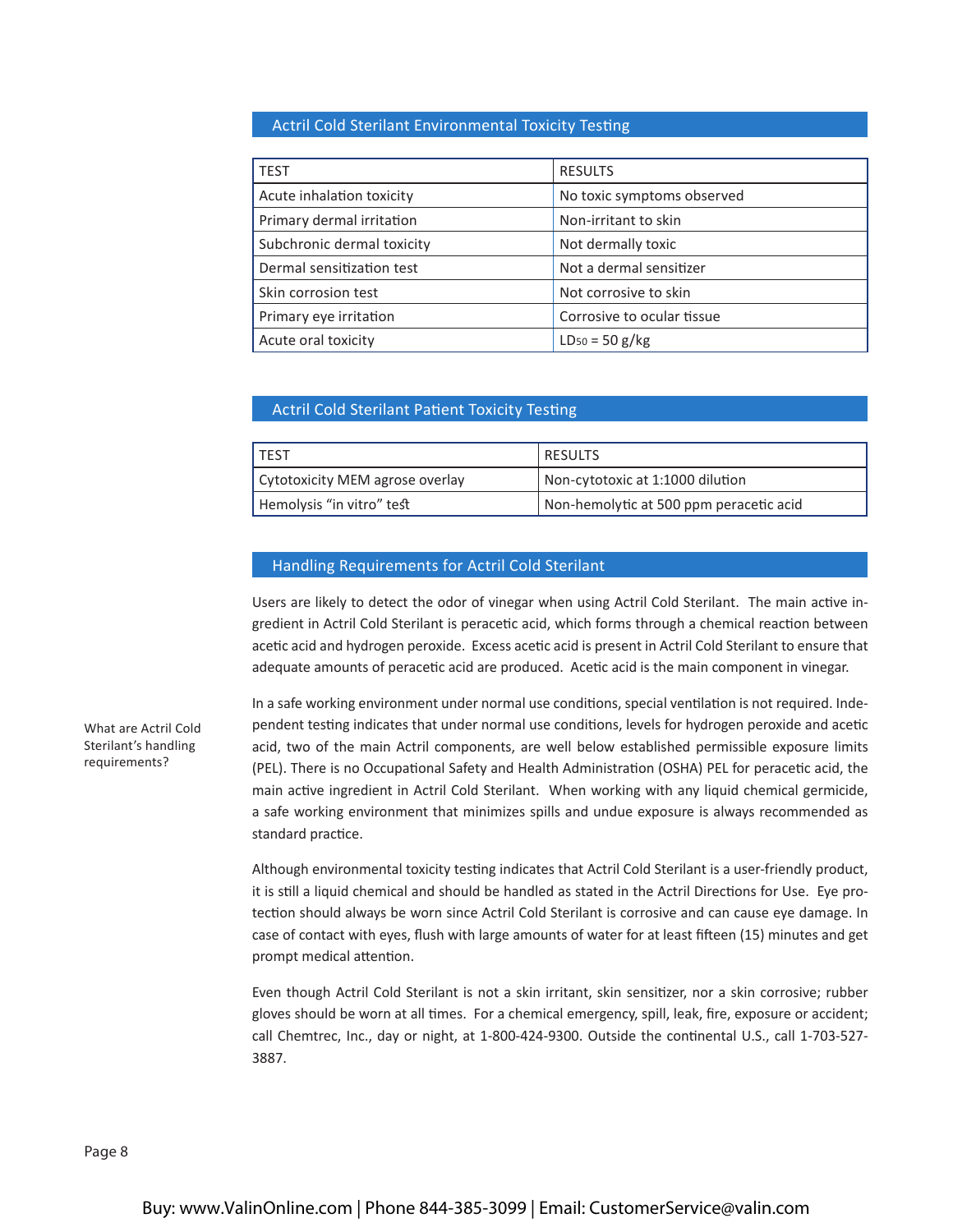#### Spill Clean Up with Actril Cold Sterilant

Since Actril Cold Sterilant decomposes naturally, accidental spills can be cleaned up and discarded directly down the sewer drain. No neutralization of Actril Cold Sterilant is normally required but users should confirm this with their local authorities. Always follow the handling instructions as specified in the "Actril Directions for Use".

#### Disposal of Actril Cold Sterilant

Actril Cold Sterilant liquid can be disposed of directly into the sewer drain. In fact, peracetic acid has been investigated as a disinfectant for sewage and sewage effluents. Peracetic acid's unique broad spectrum activity in the presence of organic matter and decomposition into natural components makes it a potentially ideal sewage treatment processing product. Actril Cold Sterilant decomposes naturally into oxygen, water and acetic acid.

Even though Actril Cold Sterilant is not a skin irritant, skin sensitizer, nor a skin corrosive, rubber gloves should be worn at all times. For a chemical emergency, spill, leak, fire, exposure, or accident, call Chemtrec, Inc., day or night, at 1-800-424-9300. Outside the continental U.S., call 1-703-527- 3887.

## References

1. Block, S.S., Ph.D., Disinfection, Sterilization, and Preservation. 4th ed. Philadelphia: Lea & Febiger; 1991, p. 177.

2. Block, S.S., Ph.D., Disinfection, Sterilization, and Preservation. 4th ed. Philadelphia: Lea & Febiger; 1991, p. 172.

3. [US EPA] United States Environmental Protection Agency, Office of Pesticides and Toxic Substances. 1984. Re-use test protocol specifications.

## Additional Documentation

1. Residuals of Peroxide on Surfaces after Minncare and Actril Evaporate. Mar Cor Purification Technical Bulletin: 2008.

2. Actril Master Label.

3. Clostridium difficile Endospores and PAA Germicides. Mar Cor Purification Technical Bulletin: 2008.

4. Virucidal Efficacy of a Disinfectant for Use on Inanimate Surfaces (Polio virus Type 2). Test Report: 1995.

5. Actril and Minncare Cold Sterilants: Effectiveness against MRSA & MSSA. Mar Cor Purification Technical Bulletin: 2007.

6. William Rutala, PhD, David Weber, MPH, et. al. CDC Guideline for Disinfection and Sterilization in Healthcare Facilities, 2008. CDC Website. November 2008.

7. Actril Tech Notes and Data Research Report. Medivators Corporation: 1999.

8. Residuals of Peroxide on Surfaces after Minncare and Actril Evaporate. Mar Cor Purification Technical Bulletin: 2008.

How do I dispose of Actril Cold Sterilant?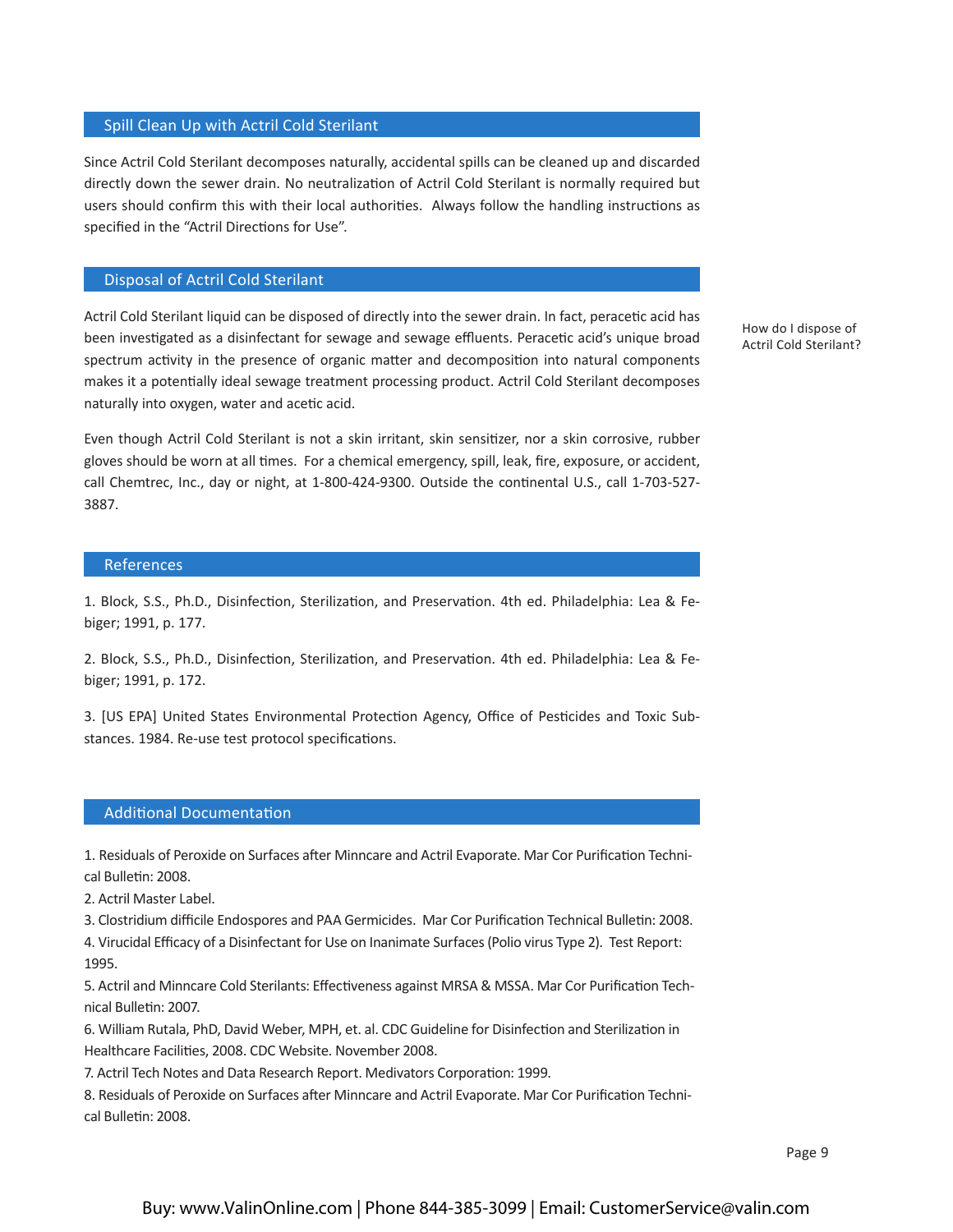# Cold Sterilants and Support Products

|                          | <b>ACTRIL - Ready to Use and Fast Acting</b>                                                                                                                                                                                                                                                                                                                                                                                                                                                                                                                                                                                                        |
|--------------------------|-----------------------------------------------------------------------------------------------------------------------------------------------------------------------------------------------------------------------------------------------------------------------------------------------------------------------------------------------------------------------------------------------------------------------------------------------------------------------------------------------------------------------------------------------------------------------------------------------------------------------------------------------------|
| Actril Cold Sterilant.   | Actril Cold Sterilant is another powerful peracetic acid and hydrogen peroxide disinfectant in ready-<br>to-use form. It is a fast-acting disinfectant that is effective against a broad spectrum of organisms,<br>including bacteria, mycobacteria, yeast, molds, fungal spores, bacterial spores and viruses. The only<br>alternative to aldehyde for sporicidal activity.                                                                                                                                                                                                                                                                        |
| Minncare Cold Sterilant. | MINNCARE - Concentrated Multipurpose Disinfectant<br>Minncare Cold Sterilant is a powerful disinfectant containing a concentrated mixture of peracetic<br>acid and hydrogen peroxide. For over 20 years, Minncare has been the leading disinfectant that is<br>proven effective against a broad spectrum of organisms, including bacteria, mycobacteria, yeast,<br>molds, fungal spores, bacterial spores and viruses. Unlike many disinfectants used in the clean room<br>industry, Minncare Cold sterilant is not only germicidal but also sporicidal and tuberculocidal - allow-<br>ing your facility to limit the number of disinfectants used. |
|                          | Assured Success with Test Strips                                                                                                                                                                                                                                                                                                                                                                                                                                                                                                                                                                                                                    |
| Test Strips.             | Mar Cor Purification is the only supplier to provide Test Strips validated for use with these disin-<br>fectants. Minncare and Actril Test Strips give quick results with easy-to-read indicators. Use the<br>convenient dip-and-read Minncare 1% Test Strips or Actril 1& Test Strips as a pass/fail measurement<br>for adequate concentration of sterilant. Use the Minncare Residual Test Strips or Actril Residual Test<br>Strips to test for complete rinse-out of disinfectant from a piping system.                                                                                                                                          |

| <b>Part Number</b>   | <b>Description</b><br>Quantity               |                               |
|----------------------|----------------------------------------------|-------------------------------|
| In The United States |                                              |                               |
| 176-02-046           | <b>Actril Surface Disinfectant</b>           | 6x1 liter case                |
| 176-02-043           | Actril Surface Disinfectant                  | 4 x 1 gallon                  |
| 176-02-044           | Actril Surface Disinfectant with Test Strips | 4 x 1 gallon w/ test strips   |
| 176-02-045           | Actril Surface Disinfectant Drum             | 50 gallon drum                |
| 3024761              | Chemflex Refillable Dry Wipe System          | Includes six wipe rolls       |
| 3024980              | Actril (Clean Room Packaging) US             | 6 x 1 liter case w/6 sprayers |
| 176-02-051           | Spray head for Actril liters                 | 1 Spray head                  |
| 185-40-008           | <b>Actril Residual Strips</b>                | 100 per vial                  |
| 3031784              | <b>Actril Indicator Strips</b>               | 100 per vial                  |
| In Canada            |                                              |                               |
| 78400-258            | Actril Surface Disinfectant (DIN: 02001020)  | 6 x 1 liter case              |
| 78400-446            | Actril Surface Disinfectant                  | 2 x 5 liter case              |
| 78400-287            | Chemflex Refillable Dry Wipe System          | Includes six wipe rolls       |
| 78400-340            | Actril (Clean Room Packaging)                | 6 x 1 liter case w/6 sprayers |
| In Europe            |                                              |                               |
| 176-02-053           | Actil Cold Sterilant                         | 2 x 5 liter case              |
| 176-02-056           | <b>Actil Cold Sterilant</b>                  | 6 x 1 liter case              |
| 3024982              | Actril (Clean Room Packaging) Europe         | 6 x 1 liter case w/6 sprayers |
| In Asia              |                                              |                               |
| 78397-640            | <b>Actil Cold Sterilant</b>                  | 2 x 5 liter case              |
| 78399-482            | <b>Actil Cold Sterilant</b>                  | 6 x 1 liter case              |
| 78400-226            | Actril (Clean Room Packaging) Asia           | 6 x 1 liter case w/6 sprayers |

Minncare Cold Sterilant is registered with the US Environmental Protection Agency (EPA Registration Number 52252-4). Actril Cold Sterilant is registered with the US Environmental Protection Agency (EPA Registration Number 52252-7).

Page 10